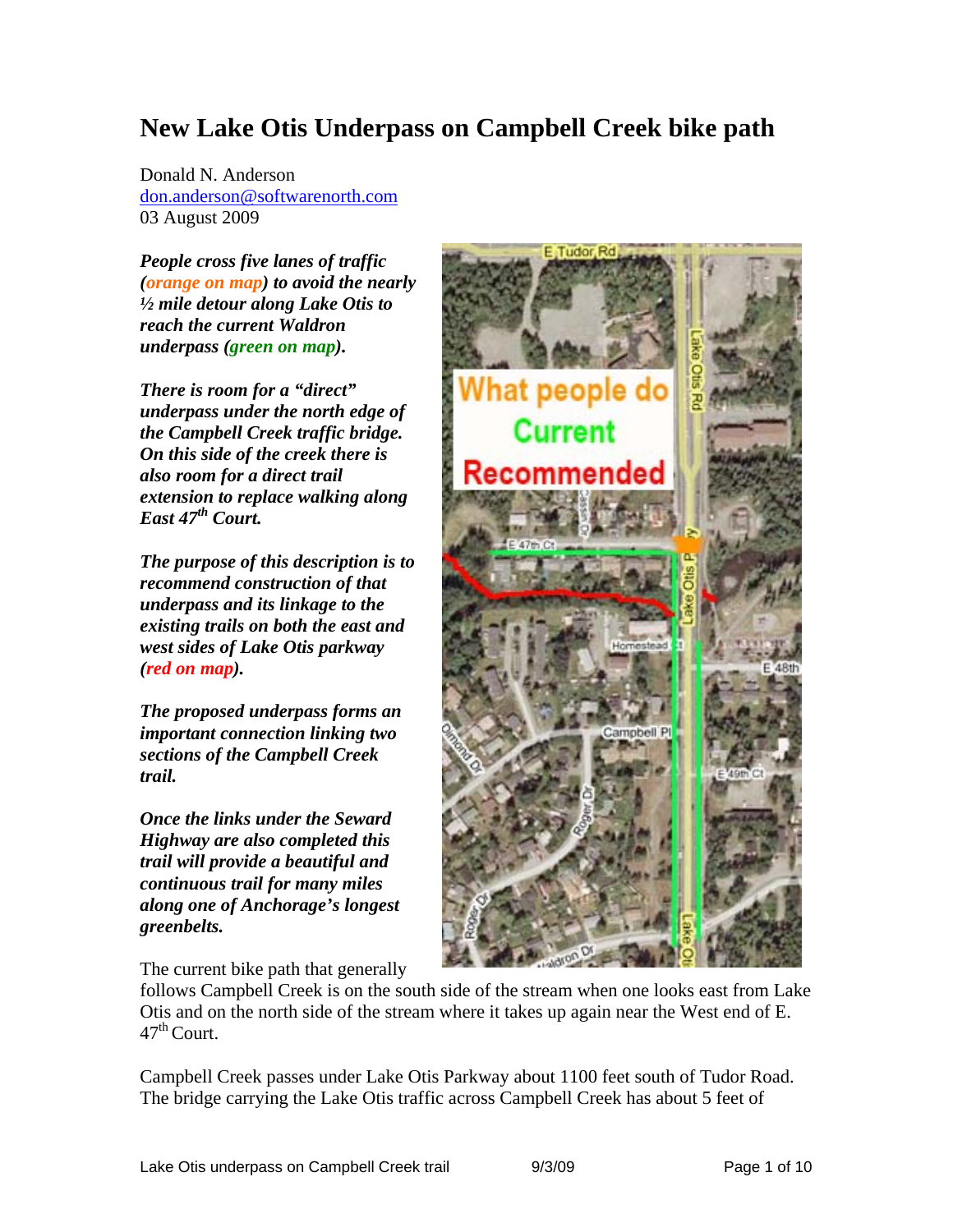clearance above the normal water level. The sloping embankments under this bridge are about 15 feet wide sloping from water level to about 2 feet where they meet the bridge abutments.

The current plan is for bikers and hikers is:

- to go south along Lake Otis for about 1000 feet,
- and use the Waldron underpass to cross Lake Otis,
- return to the trail near Campbell Creek by following the West side of Lake Otis to E.  $47<sup>th</sup>$  Court, and
- walk along that street to the resumption of the Campbell Creek trail.

With the proposed underpass and trail connection this detour and the walk through the residential neighborhood would be replaced by a short stroll/bike along an attractive stream.



The approximate trail connections are shown in red on the above satellite terrain picture. At a slight angle to Lake Otis is the very long steel pedestrian bridge that spans Campbell Creek. It may be desirable to reorient this bridge to better serve pedestrian traffic. Its length, which is excessive in its current location, could be used a bit further upstream to span the wider part of Campbell Creek.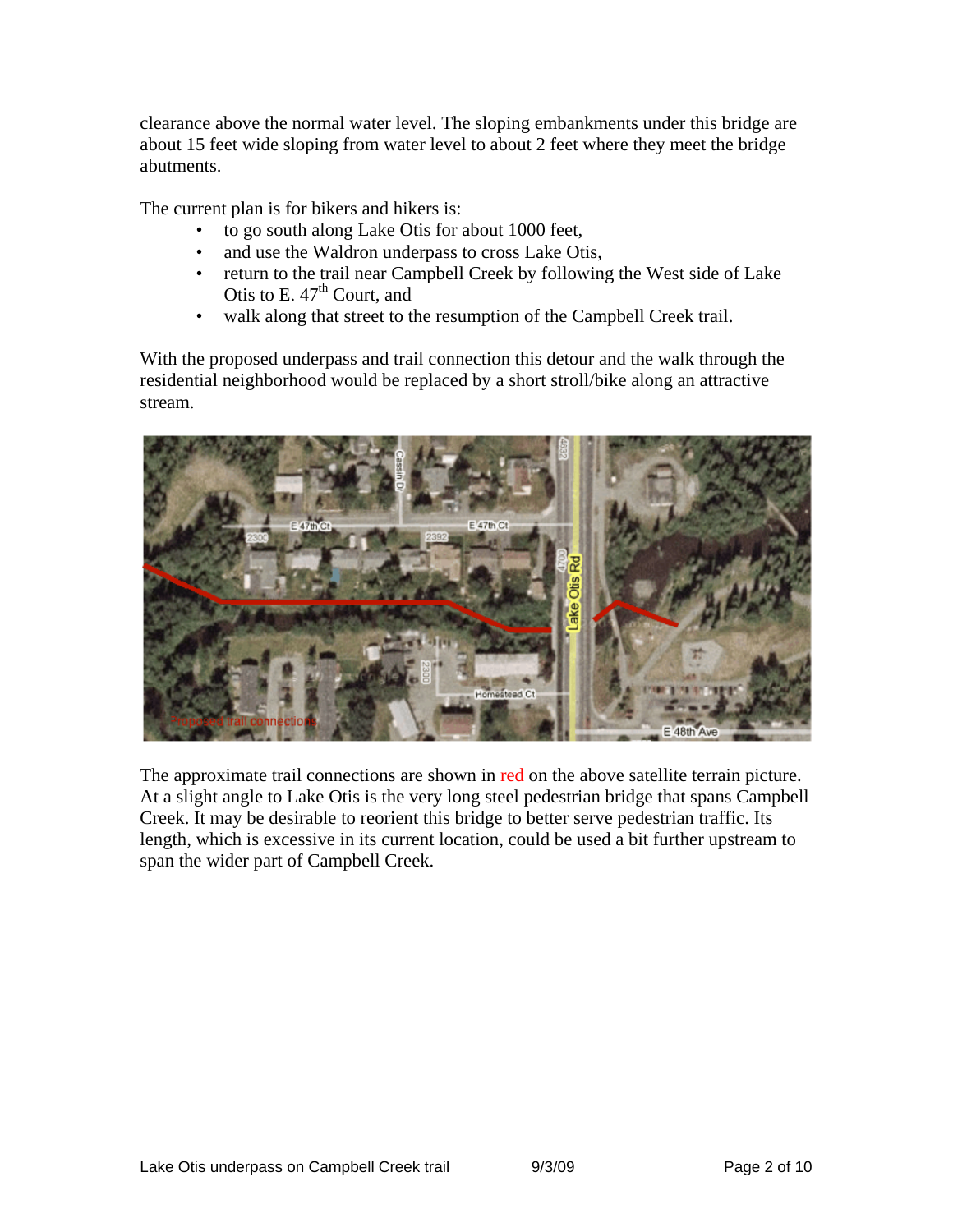

**Steel pedestrian bridge (foreground) and concrete car bridge (background) from the east.** 

The water depth is about 12 -16 inches at the level shown in these pictures and in the drawings. At flood stage it gets about a foot deeper. Note that the steel bridge, even though it is open lattice, has its base about 20 inches higher than the solidly obstructive car bridge. It seems probable that at the time of relocation it could easily be lowered that 20 inches allowing an easier mate with the underpass walkway incline.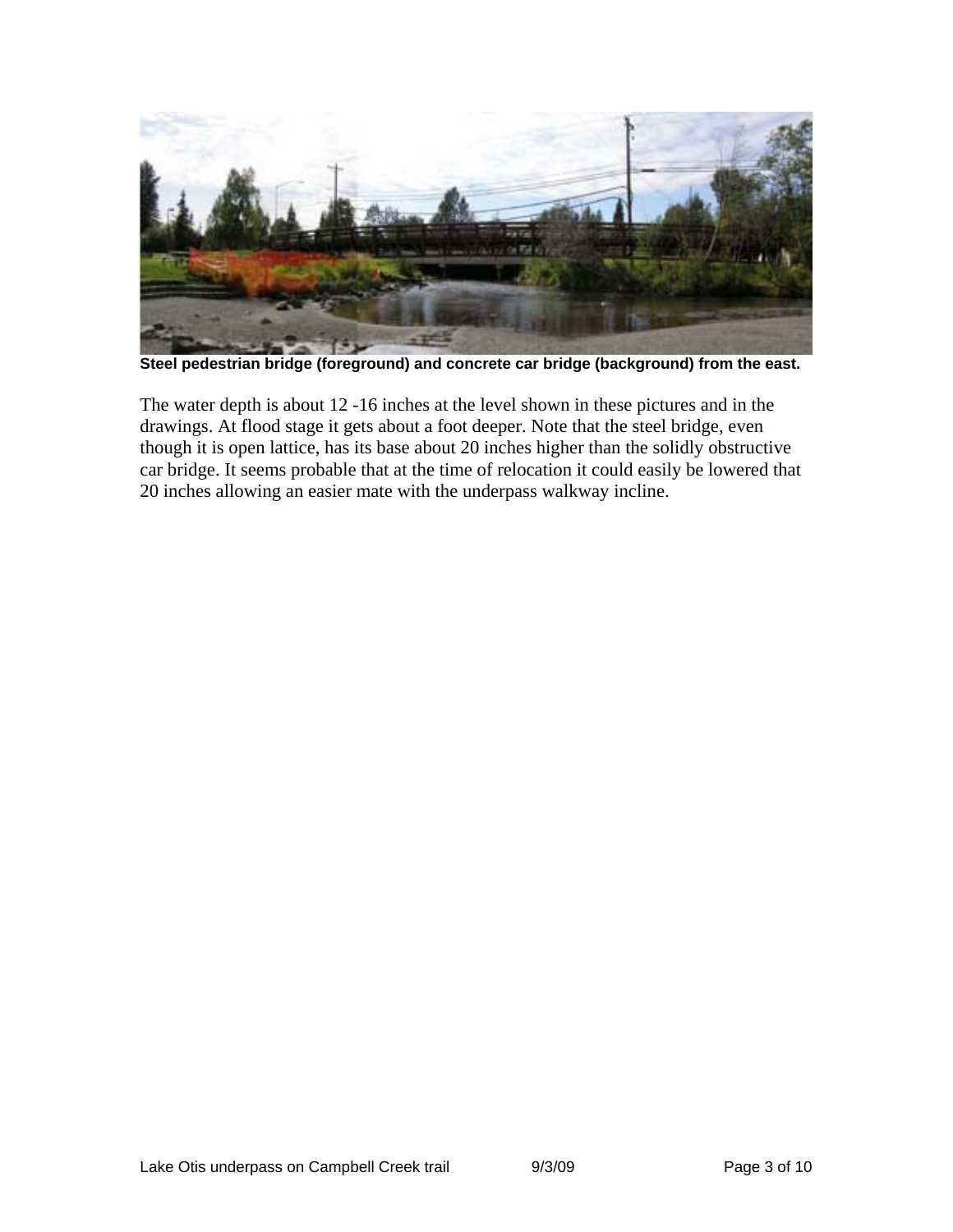## **The trail to the West**



**Car bridge over Campbell Creek from the west.** 

The north shore contains more than sufficient undeveloped land to permit a gentle ramp down into the underpass and a good trail to connect to the existing Campbell Creek trail beyond the end of E.  $47<sup>th</sup>$  Place.

The strip of land between the landowners' fences and Campbell Creek is often over 50 feet, but does narrow in one section (after the ascending ramp should be complete) to 10 feet. Some rip-rap may be needed to insure the trail does not wash-out in this area. This land is shared with a power line easement where the poles are set about 7 feet from the landowners' fences.

If this section of trail is lighted the fixtures should be chosen with great care. The Campbell Creek trail is lighted to the west and those fixtures, while somewhat collimated, spill significant light into adjoining areas to the disgust of local landowners. More highly collimated fixtures to confine the light exclusively to the trail and not interfere with the neighbors is in order.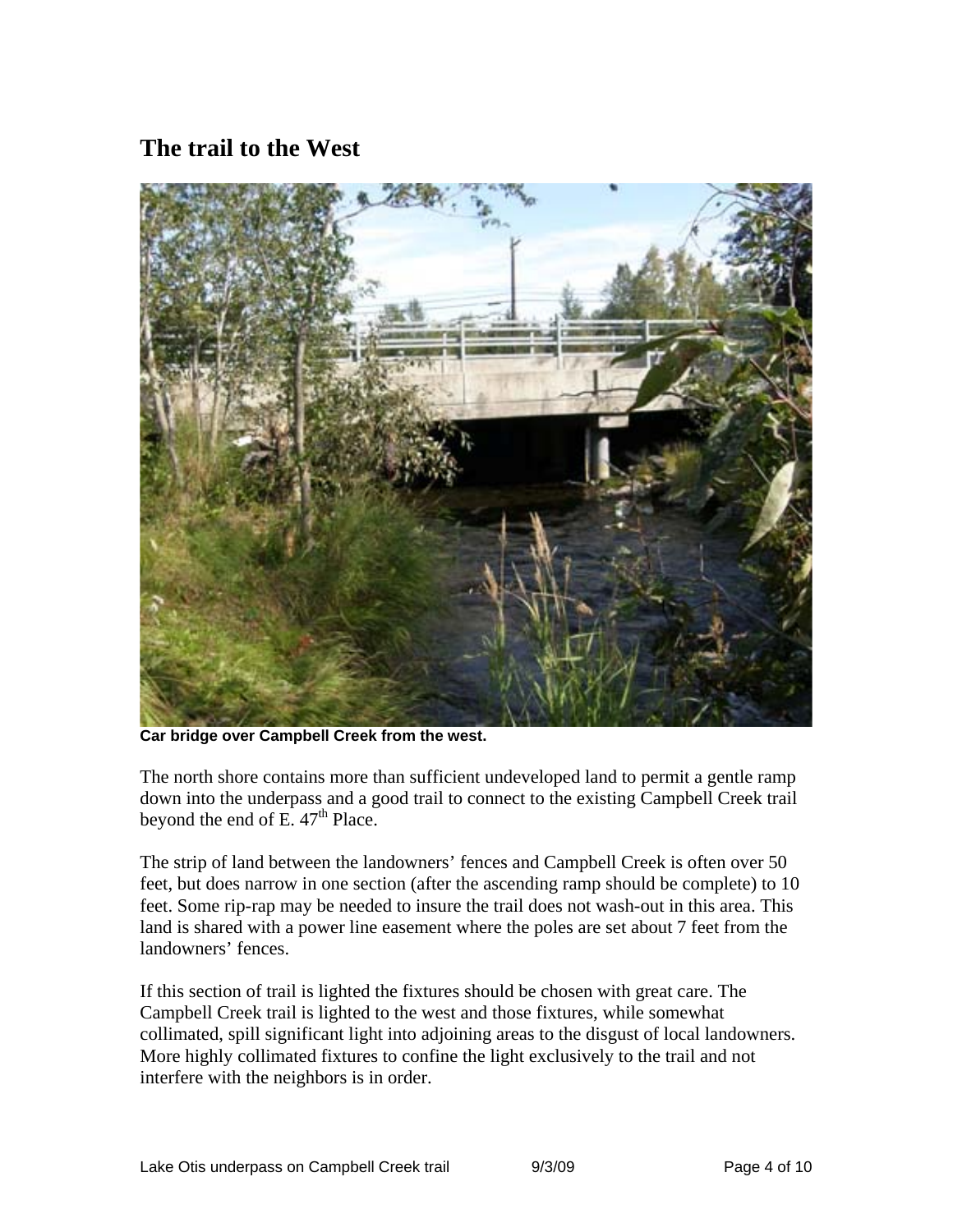

**View west just north of the Campbell Creek along the power line easement.** 

### **Is an underpass feasible?**

As seen in the reduced size drawing below, the normal water surface in the creek is a little over 5 feet below the bottom of the bridge. To obtain an 8 foot height the underpass will need to be about 3 feet below the water level. Excavation and a suitable wall must be built to prevent the stream from flooding the walkway.



A larger version of these drawings is available as a separate MS Word document: Lake Otis bridge drawings.doc or as EazyDraw files: Lake Otis underpass, East & West.

The underpass at Waldron is 15 feet wide and nearly 8 feet from floor to ceiling. Its floor is 7 feet below ground level on the west end where a 60 foot long slope brings one down from street level to the underpass. The east end is about 12 feet below street level where a 170 foot ramp allows bikes to enter from the south.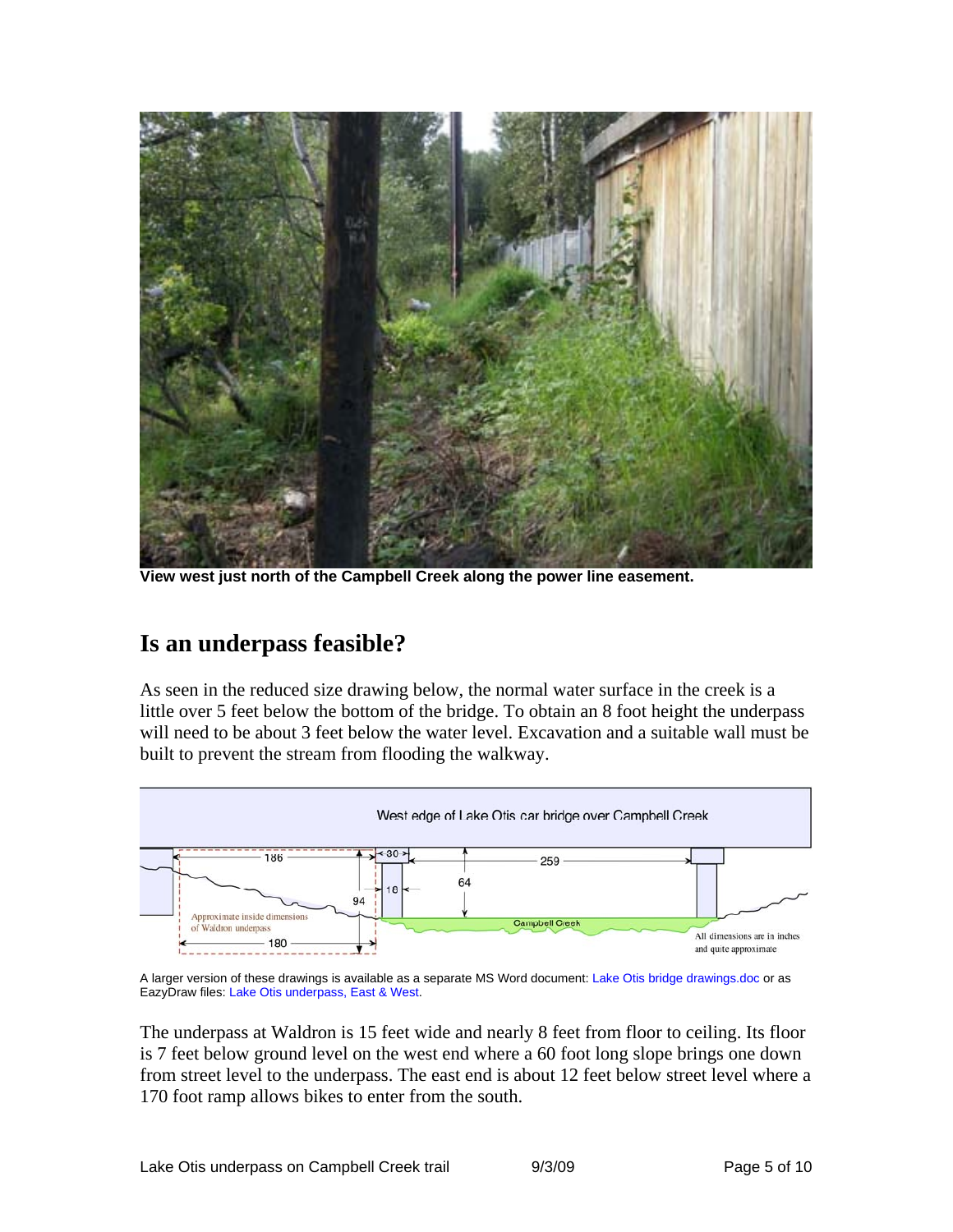The underpass at Waldron is quite wide. Other underpasses in Anchorage are narrower and trails are generally an ample 10 feet wide, so if construction of this underpass would be difficult using the entire 15 feet, the width could easily be reduced. This definitely implies the width available at Campbell Creek is sufficient.

Constructing a waterproof wall to exclude the stream could easily provide a full height underpass. Greater depths and the associated drainage have been handled successfully at Waldron.

| <b>Underpass Comparison</b>      |                 |                |
|----------------------------------|-----------------|----------------|
| <b>Feature</b>                   | <b>Proposed</b> | <b>Waldron</b> |
| Height                           | 8 feet          | 8 feet         |
| Width                            | 13-14 feet      | 15 feet        |
| Depth below surroundings         | 5-7 feet        | $7-12$ feet    |
| Minimum length of ramp slope 9:1 | 45 feet         | 63 feet        |

### **West portal of the underpass**



**Campbell Cr. flowing from the west portal of Lake Otis bridge between support columns.**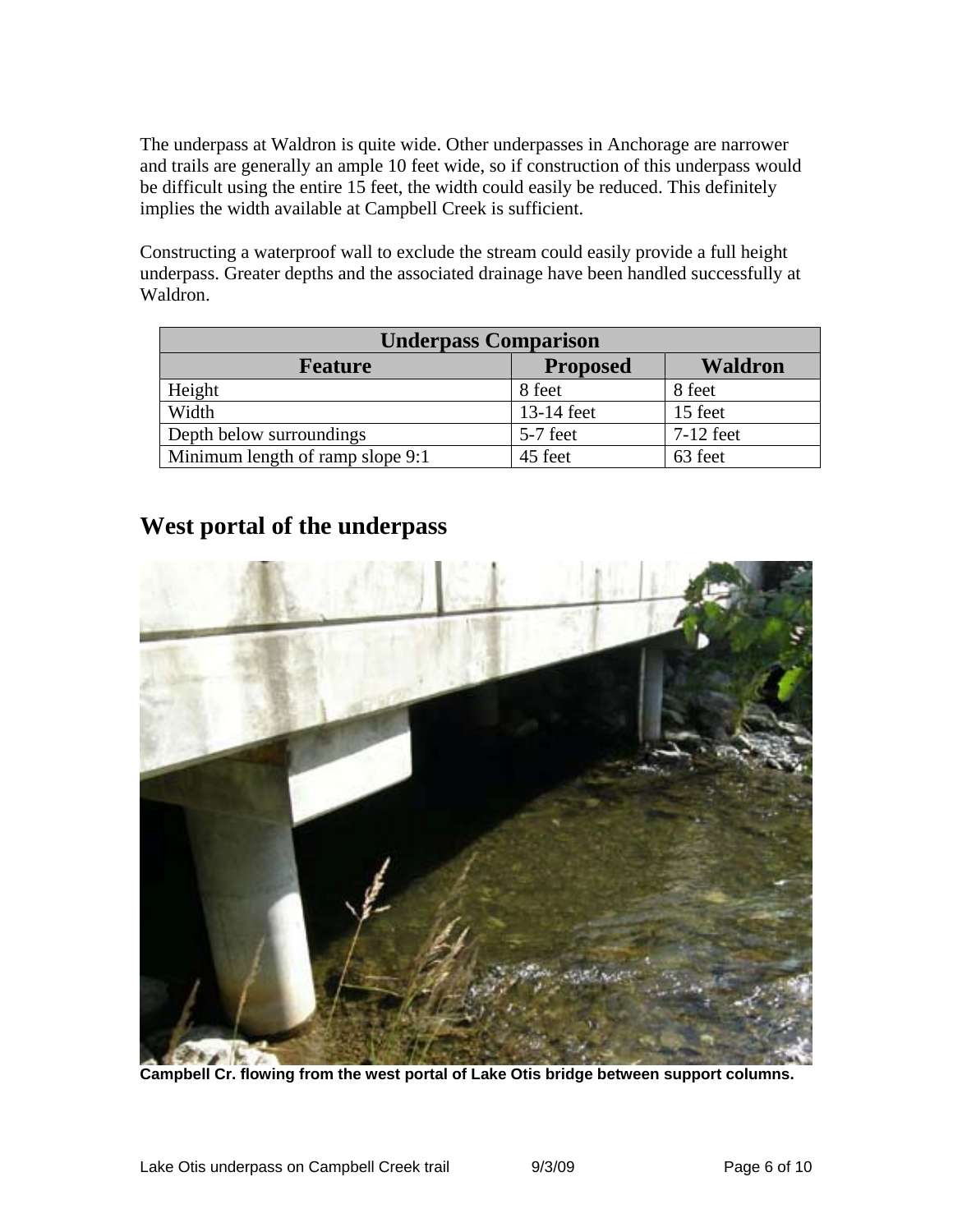

**View from West along north embankment where proposed underpass would be built.** 

If the full width between abutment and support columns is utilized there is approximately 15.5 feet as shown on the drawing in the feasibility section. If the wall holding back the stream is built to align with the major beam atop the support columns only 15 feet are available.

A further consideration will be the depth of the northern abutment. Only 2 to 3 feet are visible, so a look at the design drawings will be needed to ascertain whether significant additional work will be needed if an 8 foot high wall is needed.



### **East portal of the underpass**

**East side of Lake Otis car bridge over Campbell Creek showing northern bridge supports.**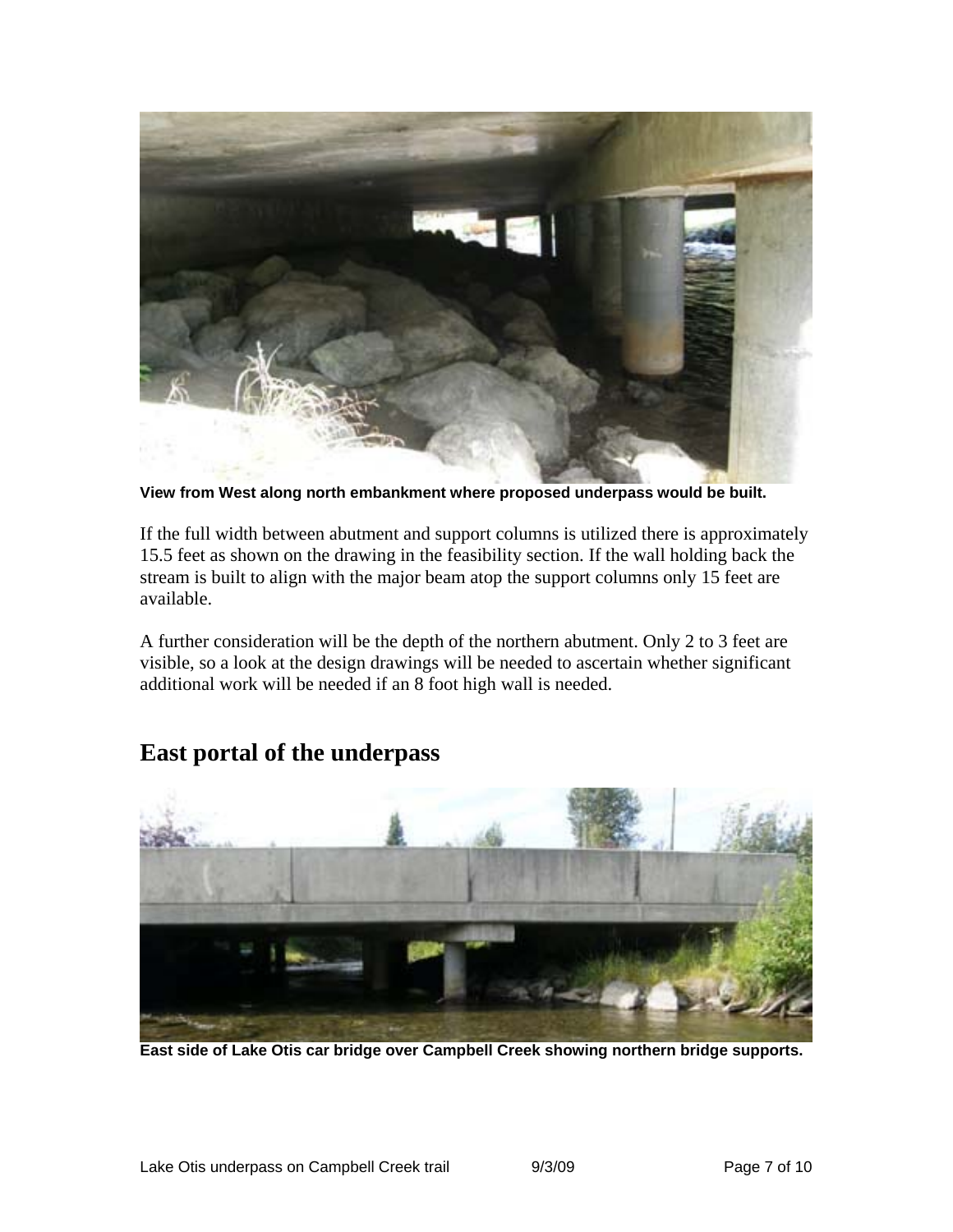Some of the rip-rap on the current northern embankment will be useful in nudging the northern edge of the stream a bit to the south since a minor portion of the creek flows on the north side of a couple support columns.



**View from East along north embankment where proposed underpass would be built.** 

The bridge abutments and support columns make an angled dogleg to the north for the easternmost fifth of the proposed underpass. This narrows the potential pedestrian underpass by about 10 inches on the eastern end, permitting about a 14 feet width.



The drawing above is not really correct since at the angle the bridge makes to the walkway the underpass dimension would occupy the full 180 inches. However the actual width of the walkway would be 170 inches. In reality the underpass uses the entire width.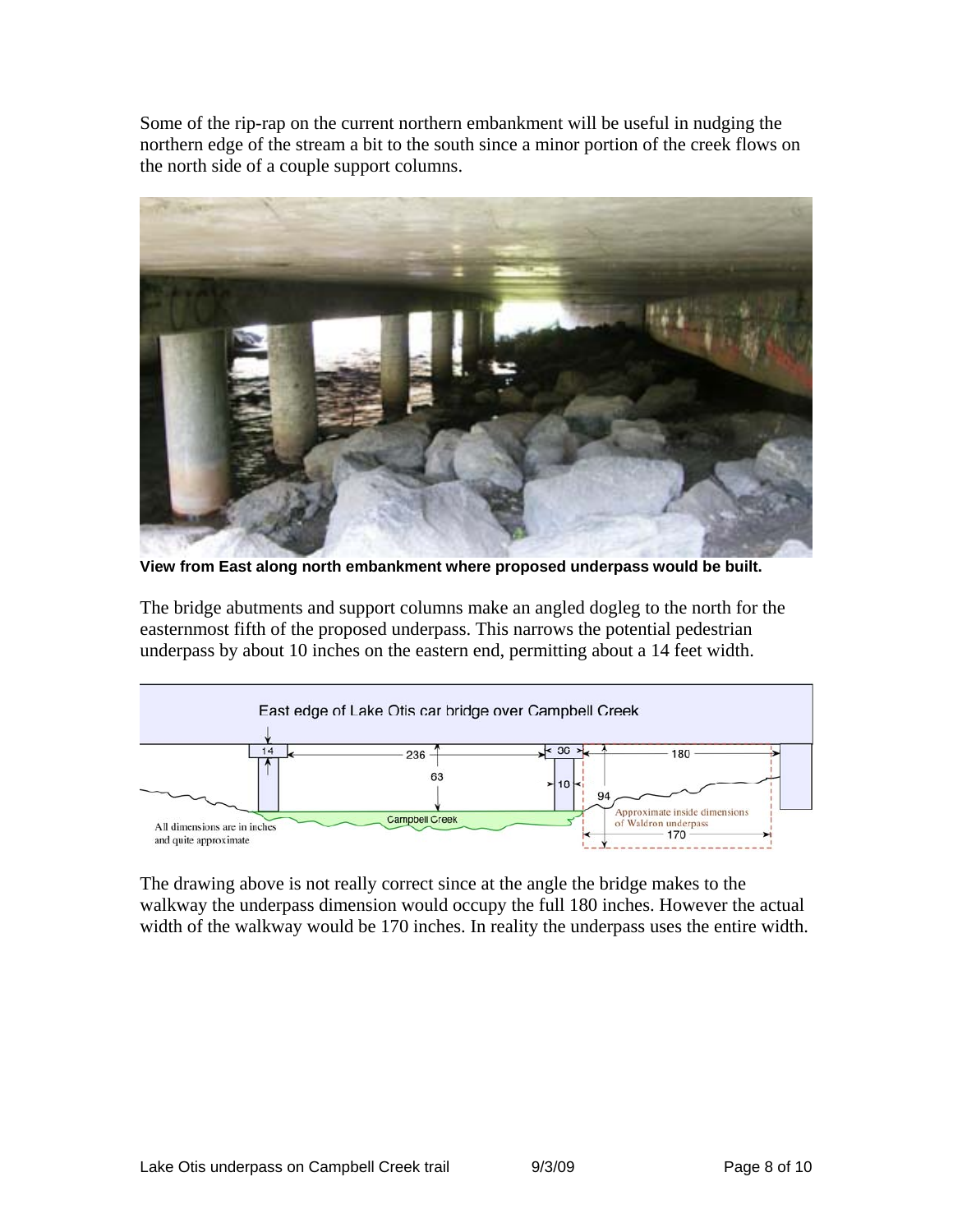This is shown more clearly on the plan view where the angle between the two dimensions is clearly shown:



## **Wall construction**

To provide better access to the east end of the underpass area it may be desirable to move the steel bridge first. If it is moved further east, access for equipment from the north to the east portal will not be as constrained. If its piers are lowered about 20 inches it will also make it possible to cut the final ramp profile down into the underpass. This will allow a milder incline to the bridge from the underpass.

Several possibilities exist while constructing this wall. It could be built full height to the bottom of the bridge above or stopped at some intermediate height. Local residents do not remember flood levels approaching bridge height; flood levels are usually about 4 feet below the bridge. Actual records may exist that would allow better estimates. If the wall could be stopped at 4.5 or 5 feet height the underpass would be significantly more attractive. Another very unique possibility would be to put a couple of transparent plastic sections in the wall that would permit fish watching both above and below water. It might